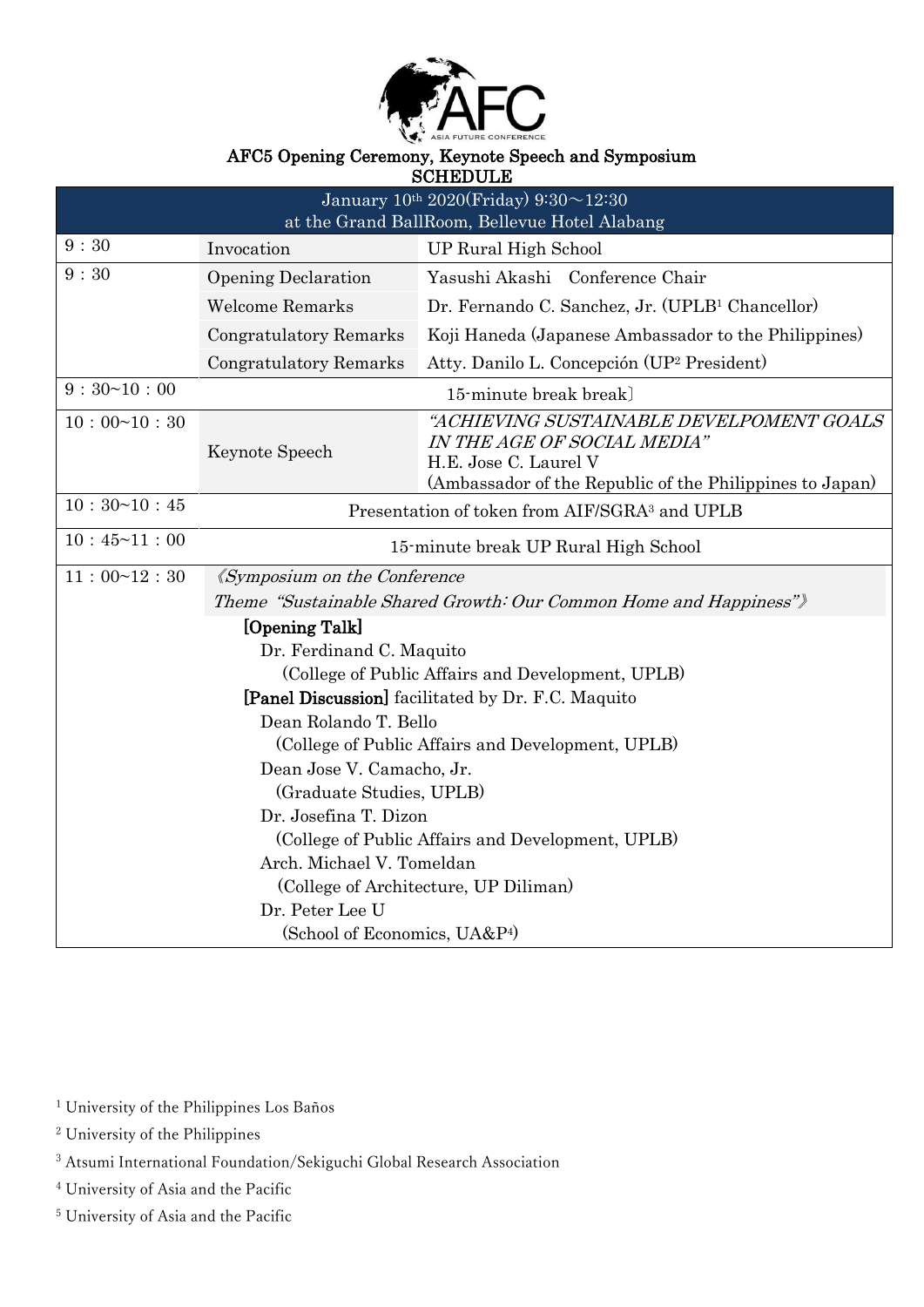〔 Keynote Speech 〕



# " ACHIEVING SUSTAINABLE DEVELPOMENT GOALS IN THE AGE OF SOCIAL MEDIA"

## H.E. JOSE CASTILLO LAUREL V

Ambassador Extraordinary and Plenipotentiary of the Republic of the Philippines to Japan (since 09 June 2017)

A native of Batangas, he spent part of his childhood in Japan. His father, JOSE S. LAUREL III, was the Philippine Ambassador to Japan from 1966-1971. Together with other illustrious members of the Laurel family, he has devoted his life to promoting cooperation, exchanges and mutual appreciation between the Filipino and Japanese peoples. He is married with four children.

―――――――――――――――――――――――――――――――――――――――――――――――

#### BUSINESS & CIVIC AFFILIATIONS

Chairman Board of Trustees, Philippines-Japan Friendship Foundation; Chairman, Board of Trustees, Philippine Institute of Language & Culture; Chairman, Toyota Batangas City, Inc.; Director, Philippine Petrochemical Products, Inc.; Director, Asian Chemical Corporation; Vice-Chairman, Transworld Trading Co., Inc.; Member-Adviser, Philippines Japan Society.

#### EDUCATIONAL BACKGROUND

- Masters of Business Administration, De La Salle University, Manila
- Masters of Graphics Arts *(Special Studies)*, Dai Nippon Printing, Tokyo, Japan
- Bachelor of Science in Business Administration (Salutatorian), De La Salle University, Manila
- Bachelor of Arts in Social Studies, De La Salle University, Manila

Symposium on the Conference "Sustainable Shared Growth: Our Common Home and Happiness"

[Opening Talk]

## Dr. Ferdinand C. Maquito

(College of Public Affairs and Development, UPLB)

The symposium will present the significance of the theme of AFC 5: Sustainable Shared Growth--Our Common Home and Happiness. This theme translates to the three goals of efficiency (kahusayan), equity (katarungan), and environmental-friendliness (kalikasan). Our common home refers to this planet earth, while our common happiness refers to all our aspirations to lead fulfilled lives. The symposium will discuss the theme from various perspectives.



Dr Maquito is Philippine Chief Representative of Sekiguchi Global Research Association (SGRA) and is currently with the Institute for Governance and Rural Development, College of Public Affairs and Development, University of the Philippines Los Baños, where he is now focusing on finding and clarifying mechanisms of sustainable shared growth namely: internal revenue allotment; land value taxation; community currency; decentralization and organizational architecture; Flying Geese Model and other Japanese institutions.

He obtained his Doctorate Degree in Economics from University of Tokyo in 1996.